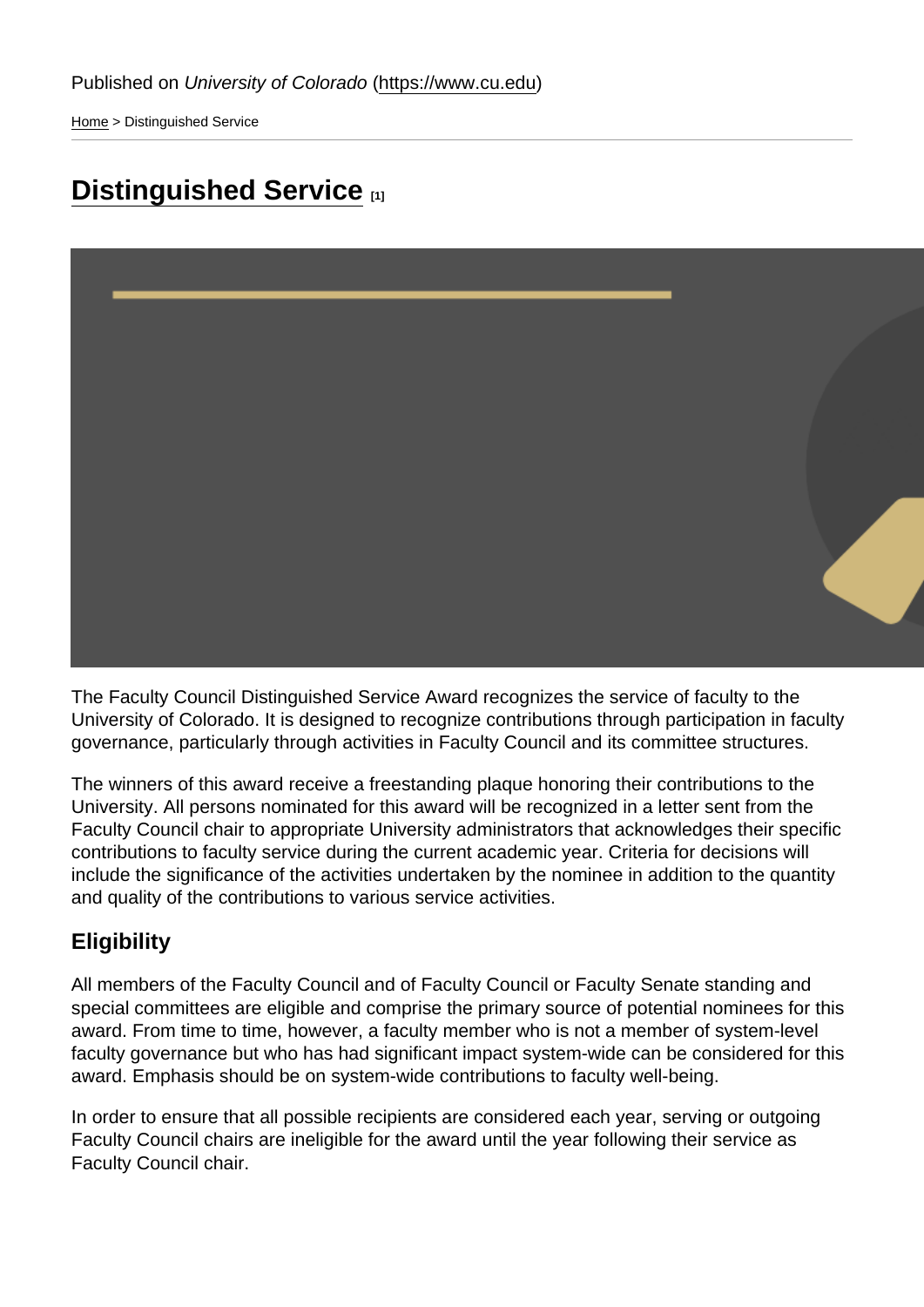## **Previous Winners**

**YEAR RECIPIENT**

2008

2009

- 2003 R L Widmann, CU Boulder, English
- 2004 Mark Malone, UCCS, Education
- 2005 John C. Miller, UCCS, Languages and Cultures
- 2006 Richard F. Bakemeier, CU Anschutz School of School of Medicine
- 2007 Pamela Walker Laird, CU Denver, History Department
- Rodney Muth, CU Denver, Education & Human Development
	- Judith Igoe, CU Denver, School of Nursing

Nancy Ciccone, CU Denver, English

- Weldon Lodwick, CU Denver, Math
- 2010 Roxanne Byrne, CU Denver, Math

John McDowell, CU Anschutz Medical Campus, School of Dental Medicine

2011 2012 Melinda Piket - May, CU Boulder, College of Engineering & Applied **Sciences** 

> Karen Jonscher, CU Anschutz Medical Campus, School of **Medicine**